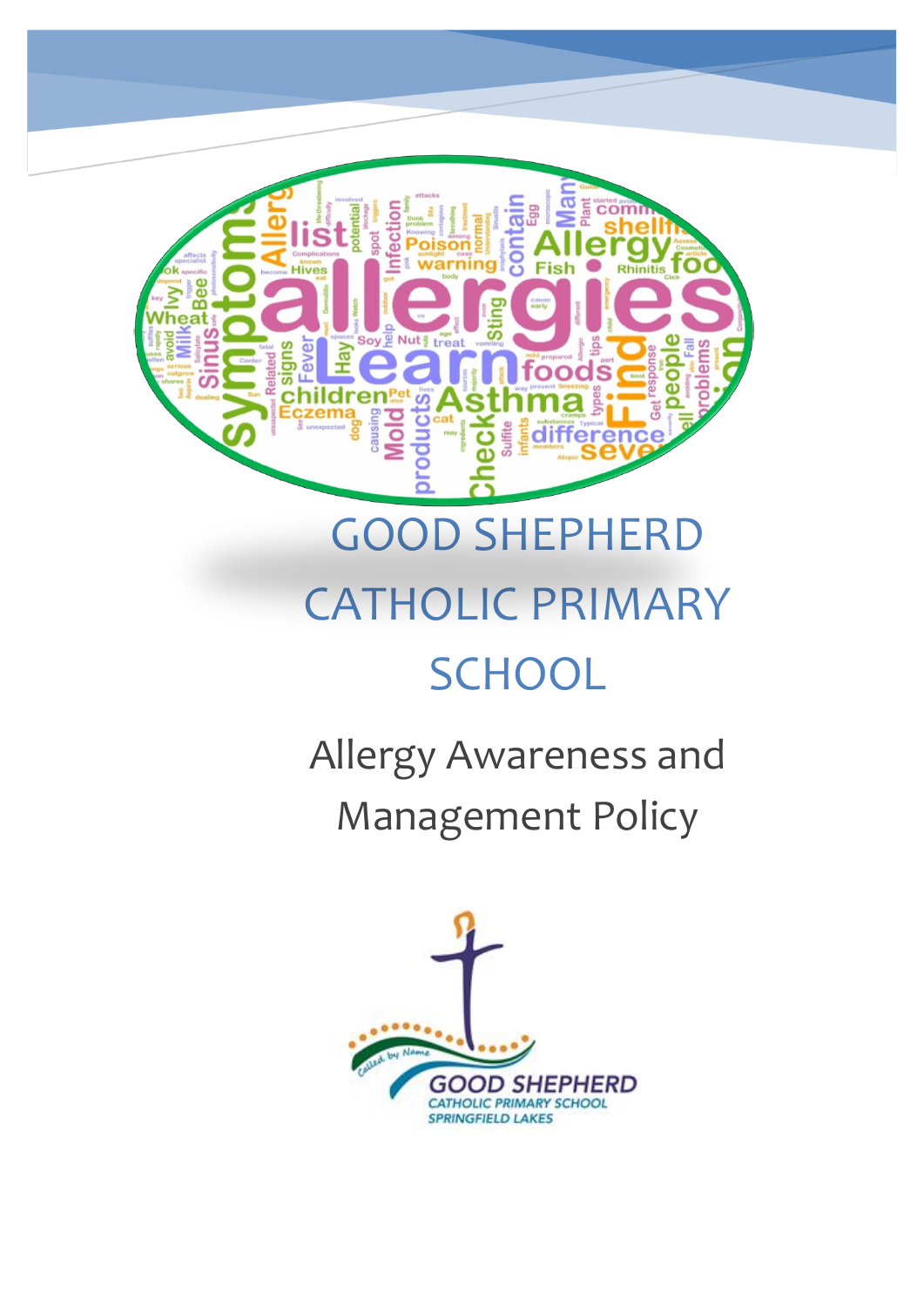

# **Good Shepherd Catholic Primary School Springfield Lakes Allergy Awareness and Management Policy**

### **Overview**

This policy reflects Good Shepherd's Mission Statement: "*by being open and welcoming, reaching out to others with justice and compassion"*. Therefore, this policy is concerned with a whole school approach to the health care management of those members of the school community suffering from specific allergies. Allergies are becoming a more frequent occurrence within our community. Consequently, Good Shepherd must respond to the needs of those students, staff and volunteers with identified allergies. Allergic reactions can vary from mild discomfort to severe reactions with the potential to be fatal. Anaphylaxis is a severe and sudden allergic reaction. Common allergens include but are not limited to nuts, eggs, shellfish, wheat, pollens, dairy products, bee stings, hopper ant stings, pet hair etc.

Good Shepherd's position is guided by the Health Support Guidelines developed by *The Australasian Society of Clinical Immunology and Allergy (ASCIA)* which has information on the prevention of food anaphylactic reactions in schools, available at *[www.allergy.org.au/pospapers/anaphylaxis.htm](http://www.allergy.org.au/pospapers/anaphylaxis.htm)*

### **Philosophical Basis**

Good Shepherd Catholic Primary School adheres to the Health Support Guidelines developed by the Department of Education Queensland. Information regarding the management of Anaphylaxis is taken from the publication*, Anaphylaxis in education and children's services,* the DECS website and the *Australasian Society of Clinical Immunology and Allergy* (ASCIA) website, (as above).

Current research and advice regarding Allergies and Anaphylaxis indicate that the proactive approach in managing allergies in the environment is to educate our community about the various types and triggers to allergies and develop safe practices to support community members with allergies.

*Risk minimisation with regard to particular foods (peanuts and tree nuts) is indicated, however the implementation of blanket food bans or attempts to prohibit the entry of food substances into schools are not recommended.* 

*Issues considered in not recommending blanket food embargos were:* 

- *the practicalities of such measures*
- *the issue that for school age children an essential step is to develop strategies for avoidance in the wider community as well as at school*
- *the lack of evidence of the effectiveness of such measures*
- *other guidelines and position statements and experts do not recommend such measures*
- *some guidelines state that such a policy should be "considered" for a specific foodstuff such as peanuts rather than recommended for all allergies*
- *food bans at schools are not recommended by allergy consumer organisations*
- *the risk of complacency about avoidance strategies if a food is banned"*

*(Australasian Society Clinical Immunology and Allergy (ASCIA) Position Paper/Guidelines for Schools Preschools)* 

Given the variety of allergy triggers, it is difficult to protect members of the school community from exposure to potential allergens. This Allergy Awareness Policy is in place to minimise the risk of exposure to allergens and triggers to allergic reactions and ensure that staff are trained to provide appropriate first aid should a child or adult have an allergic reaction.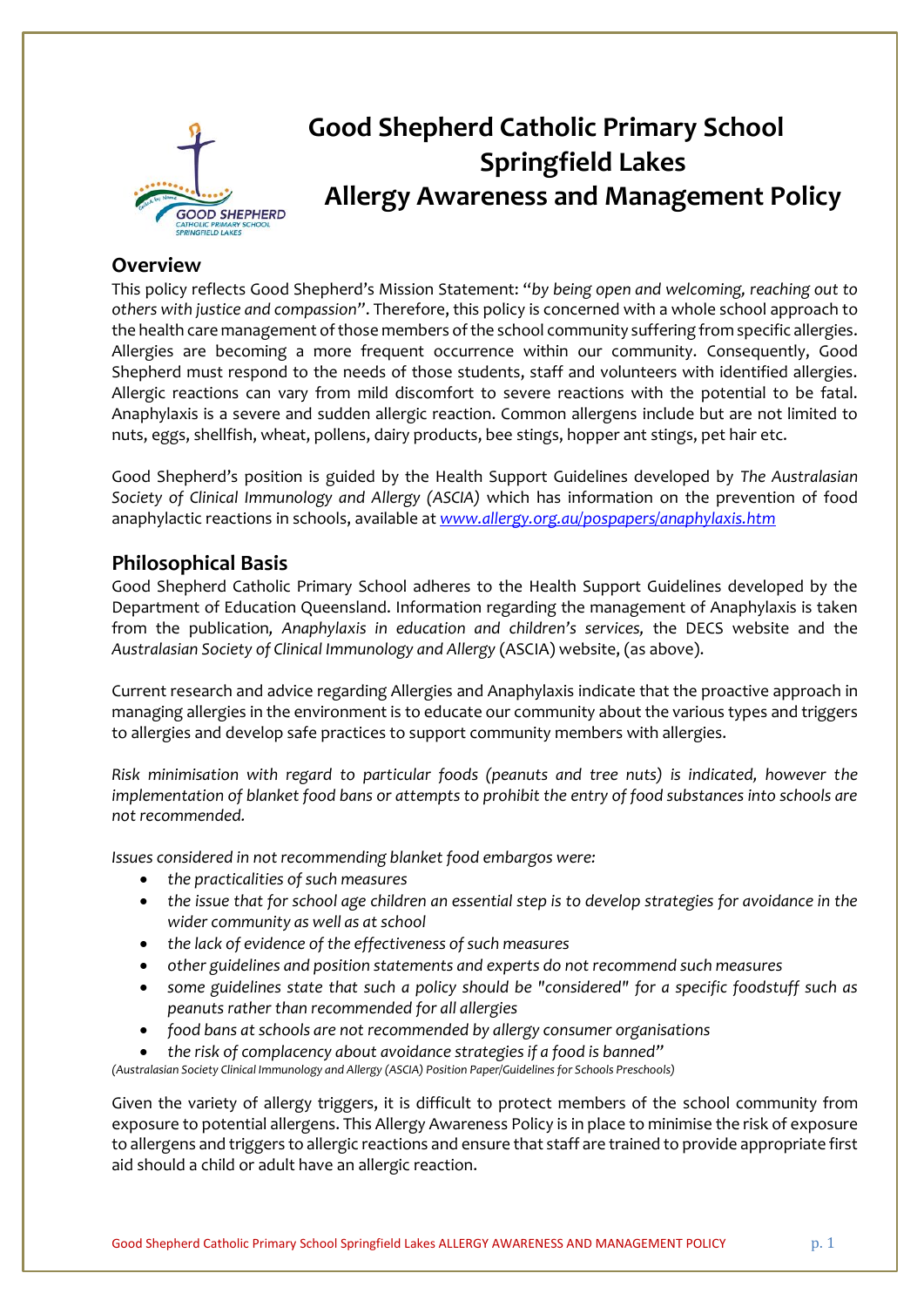### **Aims**

- To minimise risks to staff and students within Good Shepherd Catholic Primary School who are identified as having the potential for anaphylaxis.
- To develop an understanding about allergies and their triggers and promote education about safe practice.
- To be aware of staff, students and volunteers who have allergies and their Health Care Plans.

### **Objectives**

Good Shepherd Catholic Primary School is committed to taking *5 key steps* to develop an Allergy Aware Environment. These are:

- 1. To obtain medical information about student at risk and develop a written care support plan devised in conjunction with a health professional and the student's family.
- 2. To educate school staff and relief staff and others in the school community responsible for the care of students, concerning the risk of certain foods and environmental allergens.
- 3. To implement practical strategies to avoid exposure to known triggers, where possible.
- 4. With parents/caregivers, provide age appropriate education to students with severe allergies.
- 5. To regularly review and monitor all health care plans.

### **Definitions**

**Allergy** - A condition in which the body has an exaggerated response to a substance (e.g. food and drug). Also known as hypersensitivity.

**Allergen** - A normally harmless substance that triggers an allergic reaction in the immune system of a susceptible person.

**Anaphylaxis** - Anaphylaxis, or anaphylactic shock, is a sudden, severe and potentially life-threatening allergic reaction to food, stings, bites, or medicines.

**EpiPen** - Brand name for syringe style device containing the drug Adrenalin which is ready for immediate inter-muscular administration.

**Minimized Risk Environment -** An environment where risk management practices (e.g. Risk assessment forms) have minimised the risk of (allergen) exposure.

**Health Management Plan** A detailed document outlining an individual student's condition treatment, and action plan for location of EpiPen.

### **Allergy Awareness Procedures**

#### **Identification and Documentation of Medical Information**

- Obtain medical information regarding the allergy at the time of enrolment, employment or engagement and an annual update thereafter.
- When a student, staff member or volunteer is diagnosed with an allergy, relevant documentation is to be provided by an authorised adult and medical practitioner in the form of a Health Care Plan (Appendices 3, 4, 5, 6, 7). This Health Care Plan and any relevant medication will be held at the School Office. A copy of the Anaphylaxis Action Plan (Appendix 5) is also to be kept in a *designated Teacher's folder* and is to be taken with the relevant medication by the teacher, whenever the person at risk leaves the grounds e.g. for excursions, walks, etc.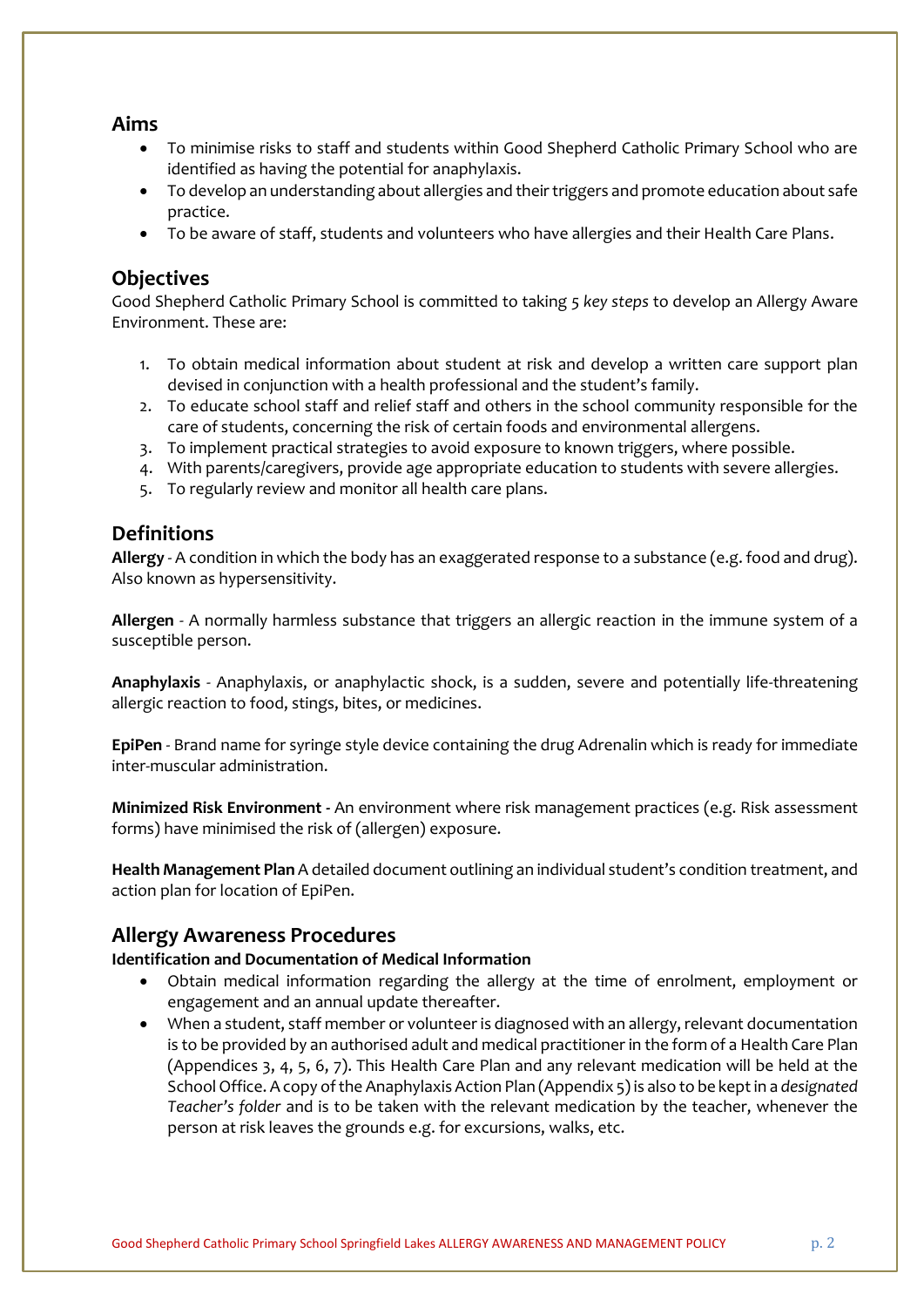- Where a student, staff member or volunteer has an allergy, written consent (Appendix 4) for information and photograph to be detailed on an "at risk" list which will be displayed in the Staff Room in the appropriate area, i.e. Playground Duty and in a confidential folder at the front desk.
- Photographs of students with known allergens are to be kept with medication in the Wellbeing Room to minimise the possibility of wrongly administering medication.
- Photograph of the students made known to staff as an awareness and the protection for the students
- Parents will be alerted to the benefits of using a Medical Alert Identification bracelet.
- The school will update the Health Care Plan annually with the child/student's Doctor.

### **Education**

- **Whole School Community** to be educated about the dangers of allergies. The school community will be encouraged not to bring foods that may trigger severe allergies to school e.g. nuts or nut containing products. Education will be provided through newsletters, class notes, the school website [www.goodshepherd.qld.edu.au](http://www.goodshepherd.qld.edu.au/) and parent information sessions and parent portal.
- **Staff**  Office Staff and staff who due to specific duty to undertaken Senior First Aid training covering the recognition of the risks of allergies and understanding the steps that can be taken to minimise these risks. Allergy training is to be provided by qualified professionals and reinforced annually. Important topics to be addressed in training include understanding of allergies and anaphylaxis; triggers for allergy and anaphylaxis; prevention and recognition of anaphylaxis; actions required in the event of a severe allergic reaction and instruction in EpiPen use. Staff will have access to *Schooling and Childcare* - website**:**

<http://education.qld.gov.au/schools/healthy/docs/anaphylaxis>

Staff who have contact with students with known allergies need to be aware of risk factors for that student. Staff in contact with a student with a severe allergy will need to adhere to any special requirements put in place for that class.

- **Students with an Allergy** parents/caregivers, in consultation with a medical practitioner, to educate the at risk student in the self-management of their allergy, e.g. *what is safe and unsafe, strategies for avoiding exposure to allergens, symptoms of allergic reactions, how and when to tell an adult they may be having an allergy-related problem, and how to read labels.* Where a severe food allergy exists it may be recommended that the *"at risk"* student only consume foods, which have been prepared at home.
- **Other Students** teachers will teach students about the common triggers and signs of allergic reactions, and to report immediately any suspected symptoms. They will also educate students regarding strategies which could be employed in the event of an attack when an adult is not present. No sharing or trading of food, drinks, containers, and utensils to be allowed. Students to be encouraged to focus on hygiene, washing hands both before and after eating, and after contact with known allergens to minimise the risk of accidental transference.
- **Parents/Caregivers/Volunteers** A partnership model is proposed where assistance will be required and sought in educating students about allergies and their triggers; the symptoms of an allergy attack and possible responses. If volunteering in a class where there is a student with a severe allergy, the volunteer will need to read and adhere to any special requirements put in place for that class and student.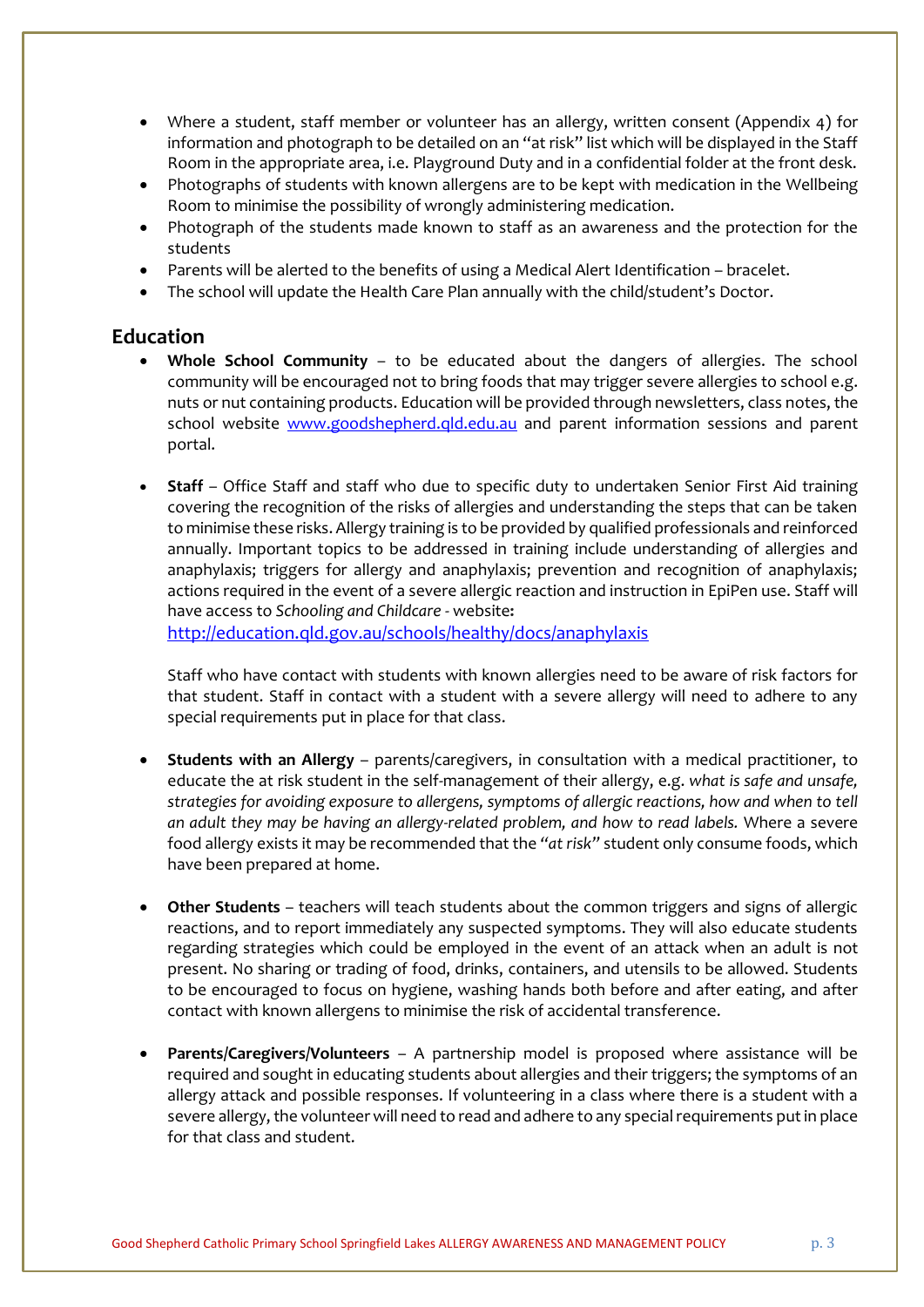## **Implementation of Practical Strategies**

### **Environment: Whole School**

- Good Shepherd's aim is for the whole school to be aware of the potential dangers of allergies in identified students. This includes environmental allergens such as insects, bees, grasses and chemicals.
- While food products that may cause allergies will not be banned from the school, it will be school policy to encourage parents and caregivers to consider alternatives for their student's healthy lunches and snacks. Similarly, all adult groups involved in school will be reminded of school policy and asked not to bring these products on site due to the risk of transference.
- Special attention will be given to nuts and nut products given the severity of reactions at minimal exposure levels. In addition to this, risk assessments will need to be completed on all products and foreign objects, including animals, brought into the school environment during an incursion which may be triggers for a child with an allergy.

### **Learning Pods**

- Exposure to *Food Substances* where a student in a particular class grouping is identified as having a food allergy, and exposure to that food, even without ingestion will put that student at risk; additional precautions will need to be put in place within that classroom. In such circumstances a note will be sent home to parents notifying them of the situation and requesting that foods which may cause a problem, refrain from being sent to school (appendix 1). Should foods containing known allergens be brought to school, the child who has brought them will be directed to move to a designated space, to consume the food, in order to minimise risk of transference within the learning pods. In some cases, it may be necessary to create allergen free areas at which students may eat their lunch and snacks.
- The School community will regularly be reminded to assist the school in developing an Allergy Aware community.
- Birthday Treats parents to be encouraged to speak to the learning pod teacher regarding appropriate birthday treats and to consider alternate ways of celebrating a birthday that does not require food. If food is to be provided the safest alternative is pre-packaged food which can be left in the fridge in the Administration Wellbeing Room. However, during COVID-19, Parents have been advised that any type of food is not acceptable at school. (Perhaps, the new normal).
- Shared Lunch where a shared lunch is organised, learning pod teachers are to use a standardised form outlining unsuitable food. (Appendix 7) Parents/caregivers of "at risk" students will be advised to provide "safe treats" to be given during birthday celebrations and to provide alternatives for shared lunches.
- All students will be asked to exercise hygiene practices by washing hands before and after eating, at first and especially second break after play.
- Regarding other allergens, precautions need to be taken to minimise the exposure risk to identified staff, students or volunteers. This is to take the form of risk assessments and monitoring what comes into the classroom, e.g. pets – if there is a severe allergy to pet hair; flowers – if there is an allergy to pollen; cleaning products - if there is an allergy to certain chemicals.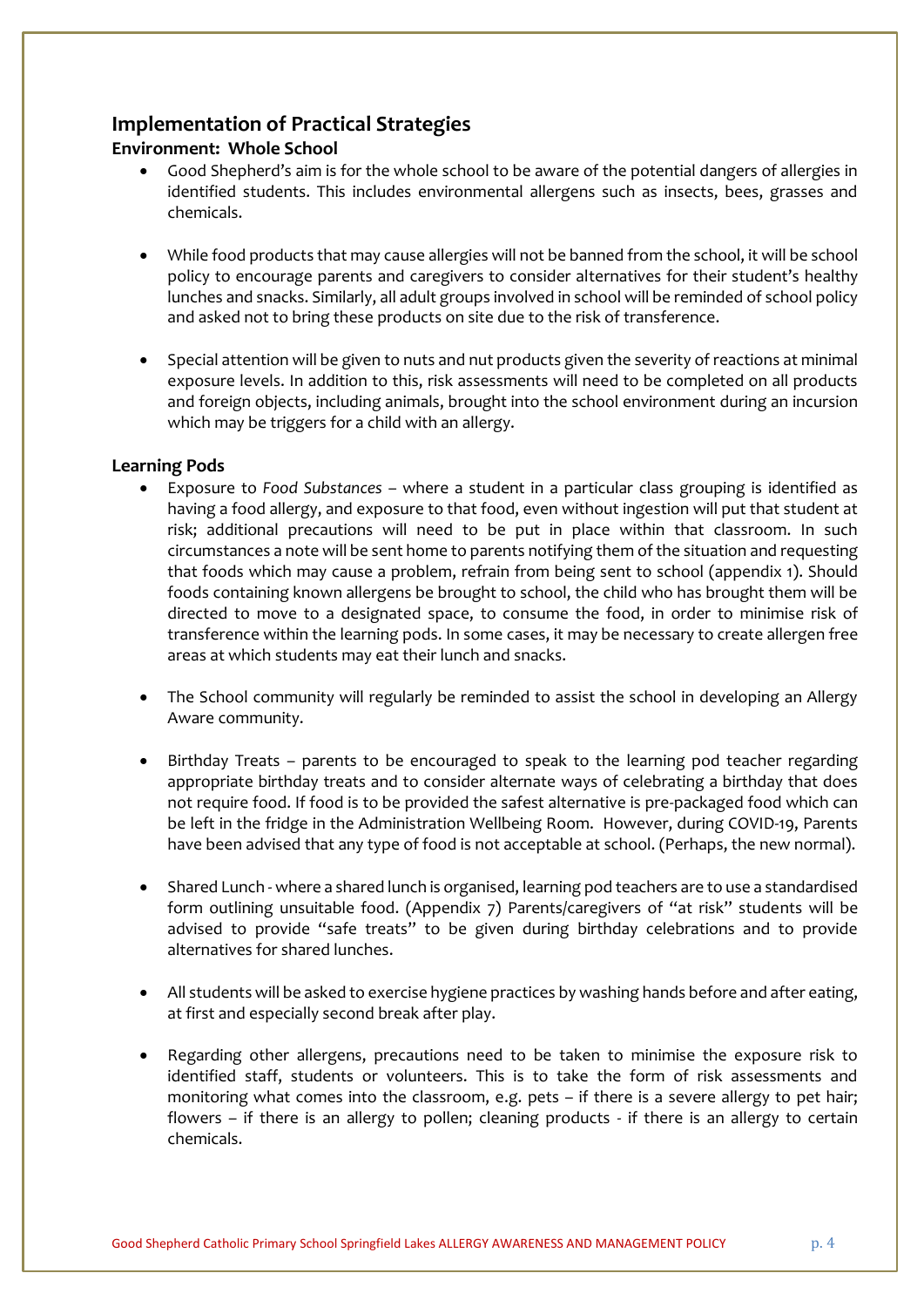• Learning Pod teachers need to also be aware of risks during science experiments, excursions, school camps and physical education activities.

### **Lunch Orders**

- ❖ *The Family and Community Engagement Network (FACE) morning tea and lunch makers* **will not stock or sell nuts, nut products, or items known to contain nuts as an ingredient, as these can cause severe reactions. This ban does not apply to foods labelled "may contain traces of nuts". Other foods sold may contain products which could trigger allergic reactions, e.g. gluten and eggs.**
- Information will be available to enable students and their families to identify those foods which may be triggers for particular students.

#### **OSHC**

- For a student with anaphylaxis attending Centacare OSHC, the OSHC Coordinator will negotiate with the family regarding food consumption in-line with Centacare's policies and procedures. In some cases, the family may prefer to provide a meal from home. If it is decided to provide meals to a student at risk, then the meal prepared should not contain the ingredients to which the student is known to be allergic. Students who are identified as at risk may require utensils, which are easily identifiable (e.g. a different colour) to minimise risk of exposure via transference.
- All students should wash hands both before and after eating to minimise accidental transference of allergens to other surfaces.
- Due to the potential severity of the reaction, meals prepared with ingredients which *"May contain traces of nuts"* written on the label, should not be given to students with nut allergies.
- As in learning pods, additional precautions may need to be taken to minimise risk of exposure to other allergens for identified staff, students or volunteers – this could take the form of risk assessments and monitoring of what comes into OSHC, e.g. pets – if there is a severe allergy to pet hair; flowers – if there is an allergy to pollen; cleaning products - if there is an allergy to certain chemicals.
- Regular review and monitoring of all plans
- Good Shepherd Catholic Primary School together with Centacare will update the Health Care Plan annually with reference to already mentioned websites.
- Student Photos will be displayed together with relevant information to ensure safety and wellbeing.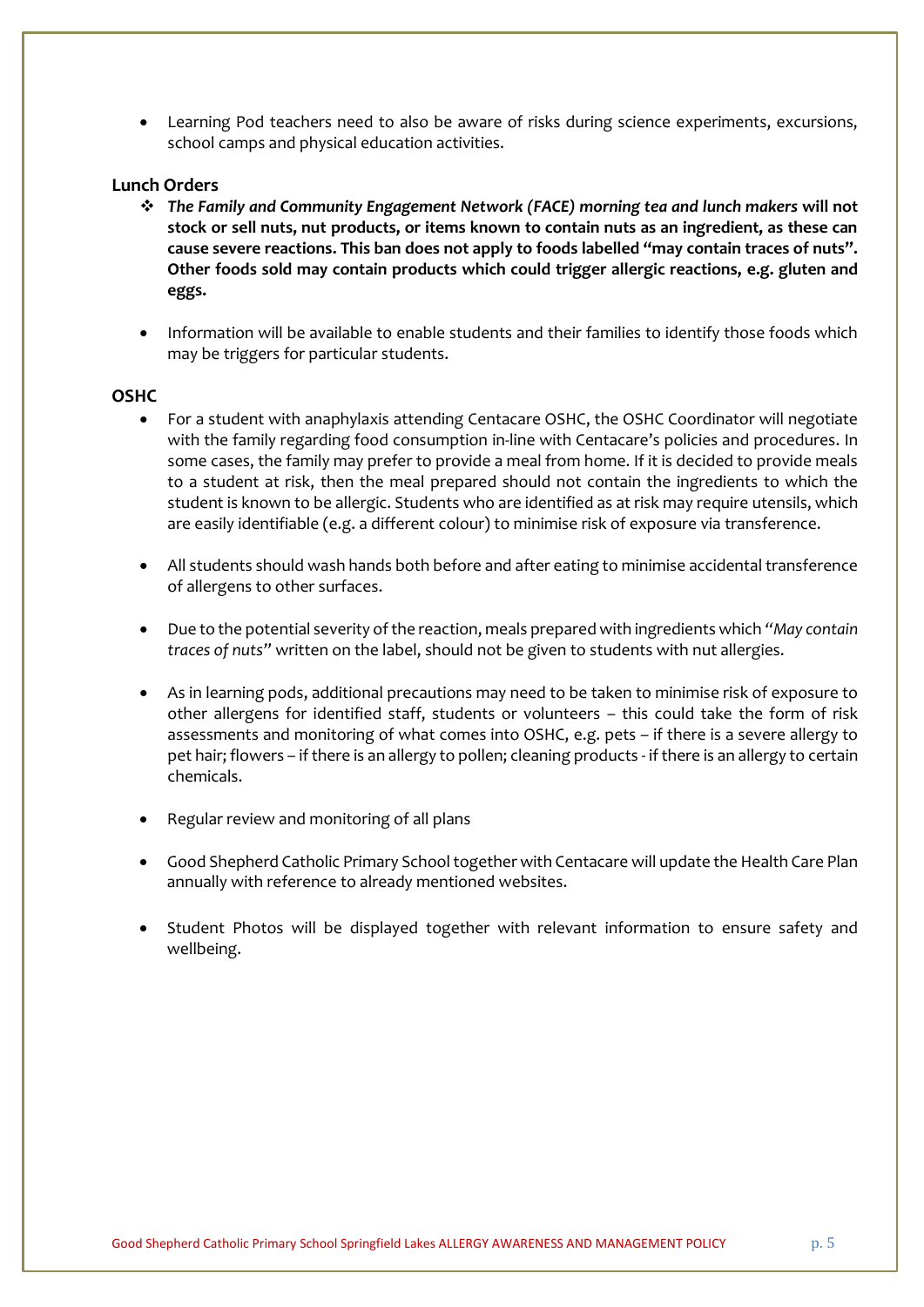| <b>Policy Completed and</b><br>implemented | <b>Amendments</b>      | <b>Review</b>     | <b>Review By</b>           |
|--------------------------------------------|------------------------|-------------------|----------------------------|
| 2014                                       | No adjustments         | 2015, 2016, 2017, | Leadership Team:           |
|                                            |                        |                   | <b>Judith Anne Seery</b>   |
|                                            |                        |                   | <b>Terese Shephard and</b> |
|                                            |                        |                   | <b>Lesley Parry</b>        |
|                                            | No adjustments         | 2018              | Leadership Team            |
|                                            |                        |                   | <b>Judith Anne Seery</b>   |
|                                            |                        |                   | <b>Lesley Parry</b>        |
|                                            |                        |                   | <b>James Bradley</b>       |
|                                            | Updated information    | 20 May 2020       | <b>Judith Anne Seery</b>   |
|                                            | regarding classroom to |                   |                            |
|                                            | learning pods.         |                   |                            |
|                                            | Updated information re | 03 February 2021  | <b>Judith Anne Seery</b>   |
|                                            | COVID-19 and the       |                   |                            |
|                                            | request not to have    |                   |                            |
|                                            | food on site.          |                   |                            |
|                                            | Added information      |                   |                            |
|                                            | regarding display of   |                   |                            |
|                                            | photos for safety      |                   |                            |
|                                            | information and        |                   |                            |
|                                            | wellbeing of the       |                   |                            |
|                                            | student.               |                   |                            |
|                                            |                        |                   |                            |

### **References:**

Australian Society of Clinical Immunology and Allergy Inc. [www.allergy.org.au/anaphylaxis/index.htm](http://www.allergy.org.au/anaphylaxis/index.htm)

Queensland Government

<http://education.qld.gov.au/schools/healthy/docs/anaphylaxis>

Australian Society of Clinical Immunology and Allergy Inc. at [Australasian Society of Clinical Immunology and Allergy](http://www.google.com.au/url?sa=t&rct=j&q=Australian%20Society%20of%20Clinical%20Immunology%20and%20Allergy%20Inc%20&source=web&cd=1&cad=rja&uact=8&ved=0CCgQFjAA&url=http%3A%2F%2Fwww.allergy.org.au%2F&ei=TCFjU4m9KtW48gWHm4H4Dg&usg=AFQjCNEuDdbFs6smF3XZI23mu3ycH4Gb9A&bvm=bv.65788261,d.dGI) [www.allergy.org.au/](http://www.allergy.org.au/)

Information on the prevention of food anaphylactic reactions in schools, available at [www.allergy.org.au/pospapers/anaphylaxis.htm](http://www.allergy.org.au/pospapers/anaphylaxis.htm)

Schooling and Childcare**:**  <http://education.qld.gov.au/schools/healthy/docs/anaphylaxis>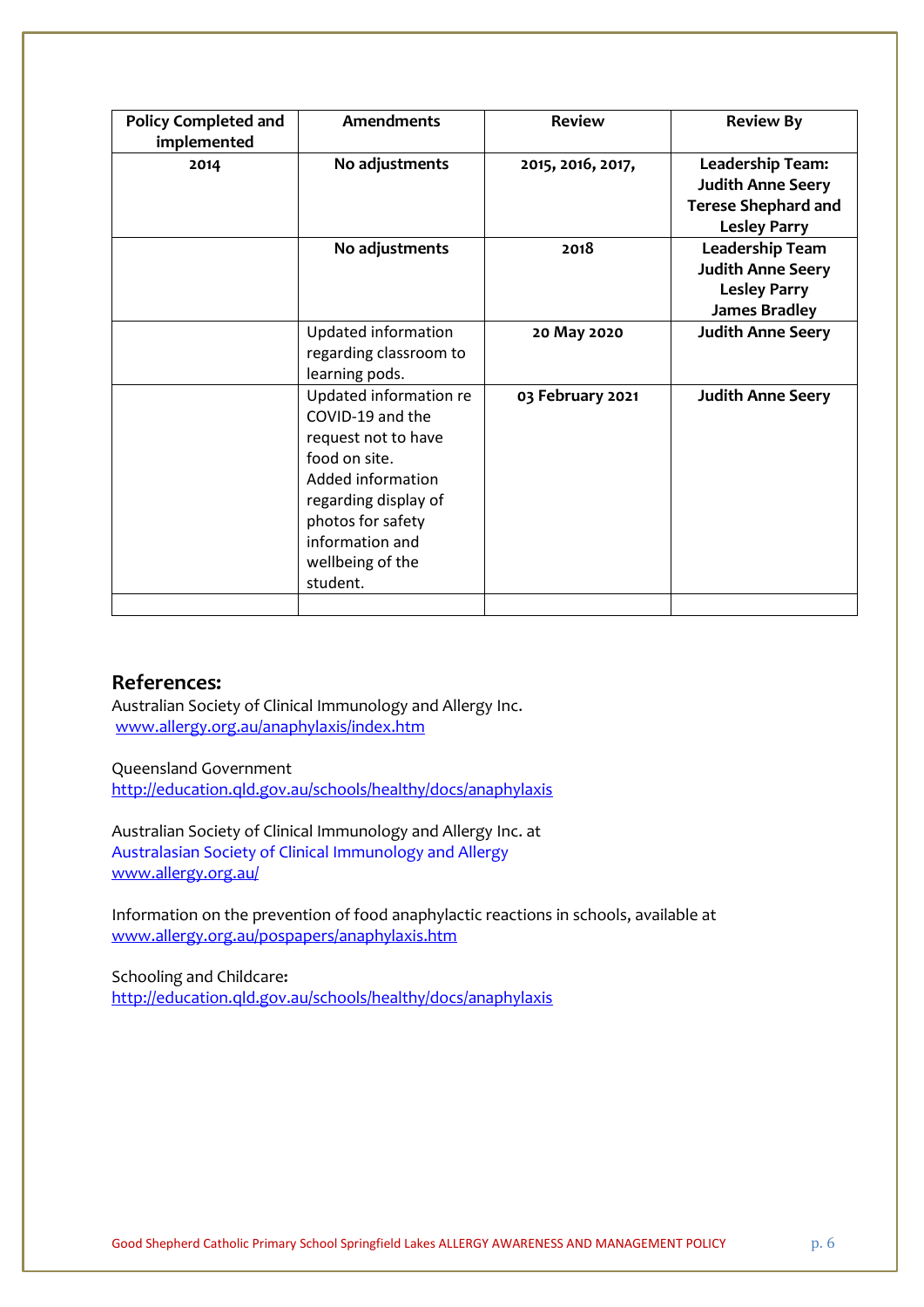# **Appendices**

| Appendix 1 | Parent Letter informing that as an Allergy Aware School, informing that a student in   |
|------------|----------------------------------------------------------------------------------------|
|            | their child's class has an allergy procedure                                           |
| Appendix 2 | Letter re Shared Lunch and Class Celebrations procedures                               |
| Appendix 3 | Confidential information – Principal and family                                        |
| Appendix 4 | Parent/Legal Guardian Permission "At Risk" List - Agreement                            |
| Appendix 5 | Health Care Plan                                                                       |
| Appendix 6 | Anaphylaxis (severe allergy) Care Plan Health Support Plan                             |
| Appendix 7 | Parent Action Plan for children who have had a previous acute severe allergic reaction |
| Appendix 8 | Information for Families pamphlet re "Children living with Anaphylaxis"                |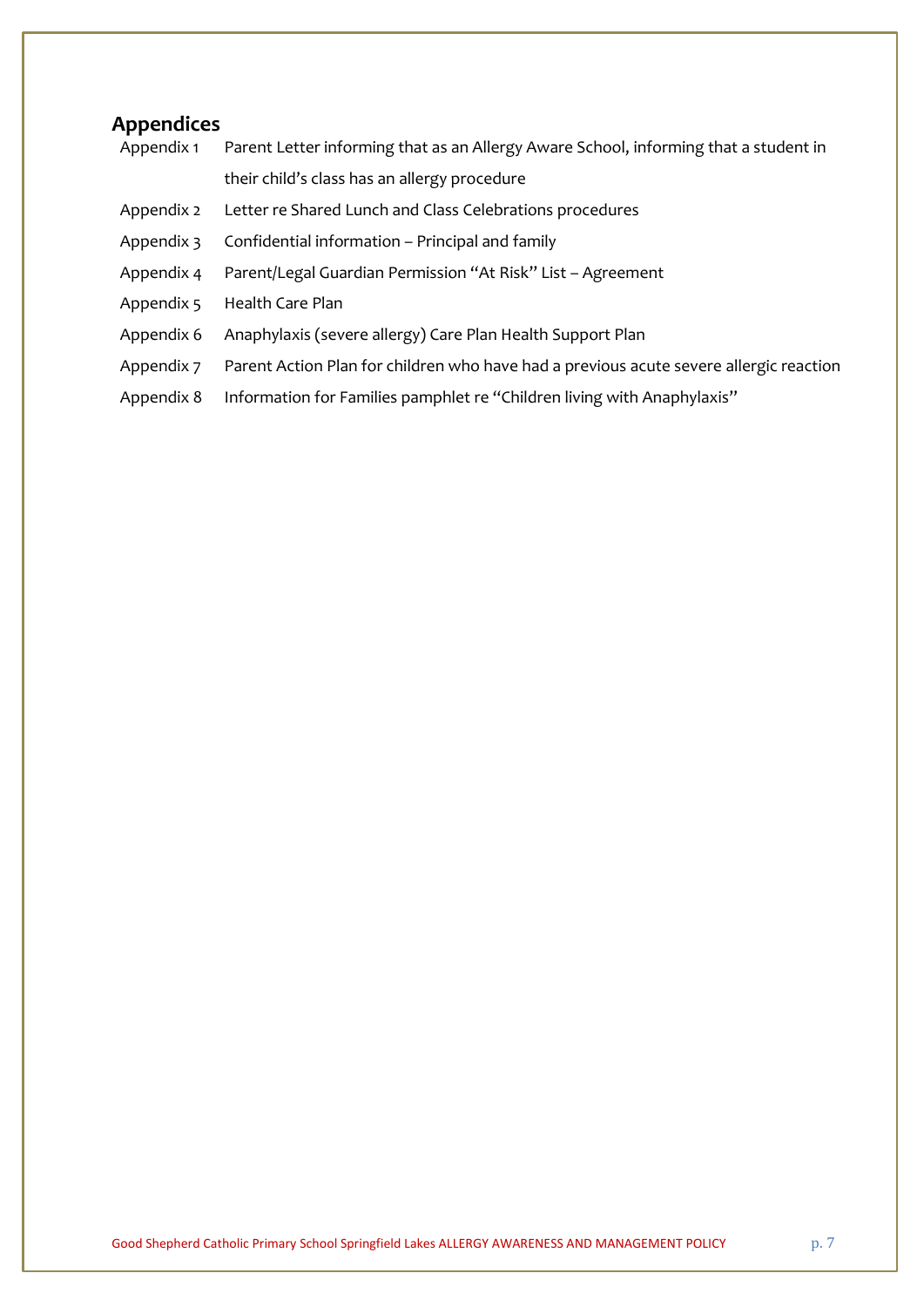### **Letter to Parents**

|                    | Date: ______________                                                                                                                                                                                                          |
|--------------------|-------------------------------------------------------------------------------------------------------------------------------------------------------------------------------------------------------------------------------|
|                    | Dear Parents/Caregivers in Year                                                                                                                                                                                               |
|                    | This letter is to inform you that our school is an ALLERGY AWARE SCHOOL. A student in our class                                                                                                                               |
|                    | As an ALLERGY AWARE SCHOOL we are trying to                                                                                                                                                                                   |
|                    | Educate staff, students and families about how _________________________________ can cause<br>an allergic reaction for some people;<br>Build awareness about how staff, students and families can ensure safety at school for |
|                    |                                                                                                                                                                                                                               |
|                    | For this student exposure to _________________________________or products known to contain<br>may cause a life-threatening allergic reaction (anaphylaxis) requiring<br>emergency medical intervention.                       |
|                    |                                                                                                                                                                                                                               |
|                    | To reduce the chance of this occurring we ask that you                                                                                                                                                                        |
|                    | Check the labels of food being brought to the school;                                                                                                                                                                         |
| $\circ$<br>$\circ$ | Remind your child to NOT share any food with another student - this is not being unkind                                                                                                                                       |
|                    | - this is being sensible;                                                                                                                                                                                                     |
|                    | o When sending food for class parties be aware of the ingredients;                                                                                                                                                            |
| $\circ$            | If your child has been in contact with_____________________________ before coming to<br>school ensure that your student's face, hands and mouth have been thoroughly washed<br>before entering the school;                    |
| $\circ$            | If you are volunteering at the school, we ask that you also limit any potential exposure                                                                                                                                      |
|                    | the allergen<br>o Please do not send anything which may contain __________________________for sharing.                                                                                                                        |
|                    | We appreciate your support with these procedures. Please contact me at school if you require<br>further information.                                                                                                          |
|                    |                                                                                                                                                                                                                               |
| Sincerely,         |                                                                                                                                                                                                                               |
|                    |                                                                                                                                                                                                                               |
|                    |                                                                                                                                                                                                                               |
|                    |                                                                                                                                                                                                                               |

**Judith Anne Seery Principal**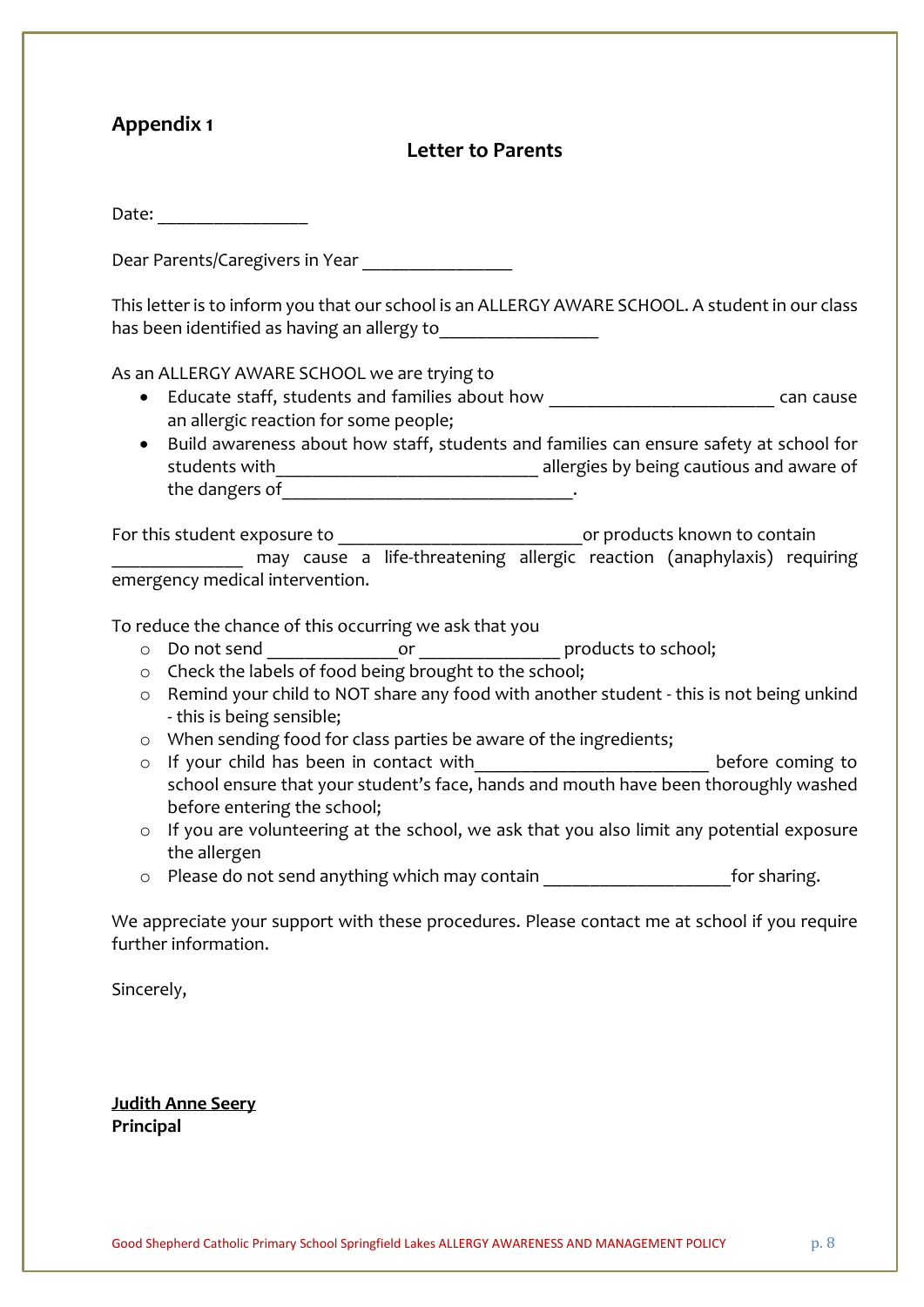## **Shared Lunches and Class Celebrations**

Date:

Dear Parents/Caregivers,

We are having a shared lunch/class celebration on \_\_\_\_\_\_\_\_\_\_\_\_\_\_\_\_\_\_\_\_\_\_\_\_\_\_\_\_\_\_ at

We have students in our class who are allergic to **with any contract of the students** in  $\sim$ 

- o Peanuts
- o Other Nuts
- o Eggs
- o Shellfish
- o \_\_\_\_\_\_\_\_\_\_\_\_\_\_\_\_\_\_\_\_\_\_\_\_\_\_\_\_\_\_\_\_\_\_\_\_\_\_\_

Please be aware of this when preparing food and do not send any food items containing these products.

If your child has a severe food allergy you may prefer to provide food that has been prepared at home.

Thank you for your co-operation,

\_\_\_\_\_\_\_\_\_\_\_\_\_\_\_\_\_\_\_\_\_\_\_\_\_\_\_\_\_\_\_\_\_\_\_\_\_\_\_

Classroom Teacher/s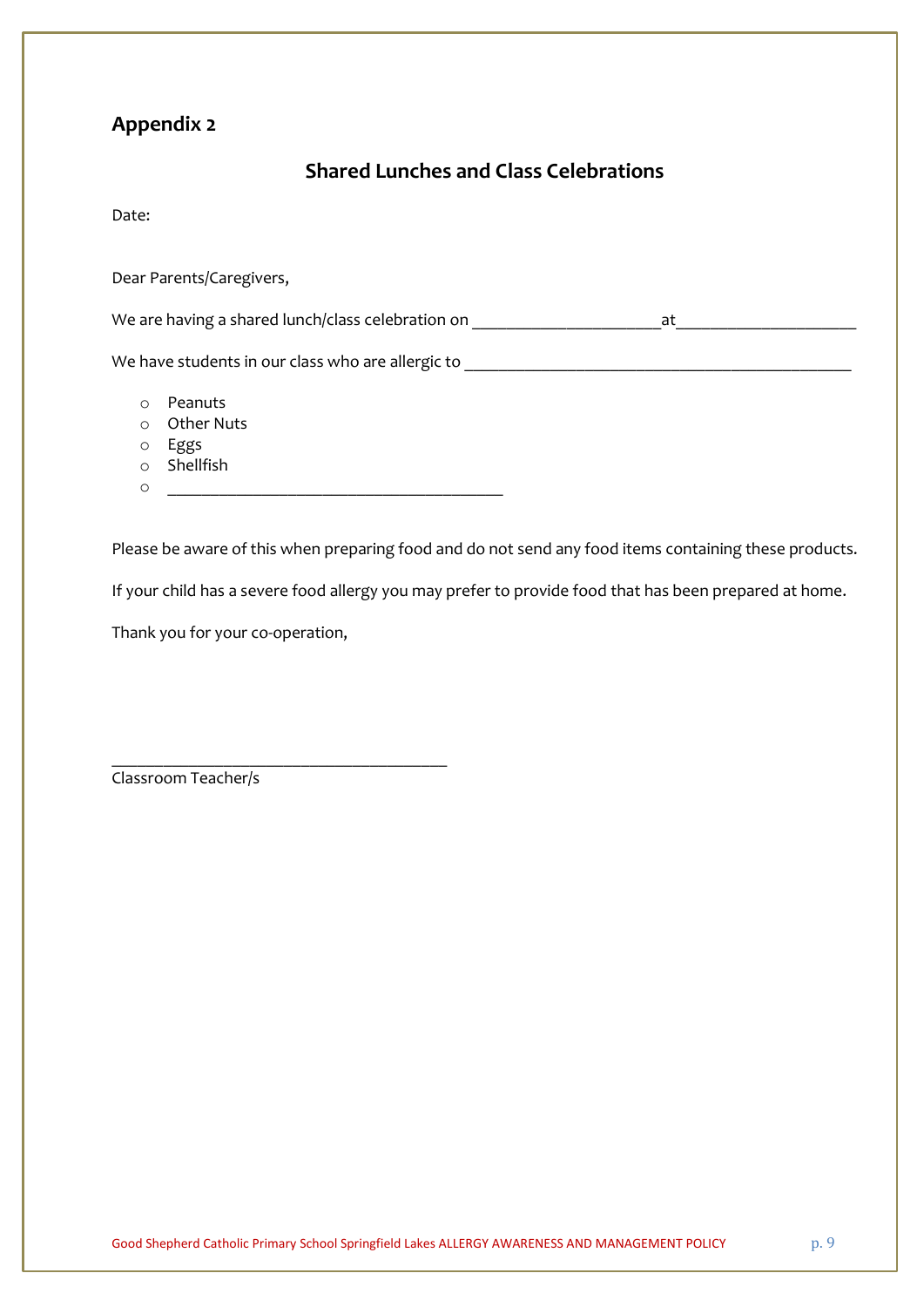### **CONFIDENTIAL**

To be completed by the PRINCIPAL with the FAMILY and OTHERS as indicated below, for a staff/student/client who requires individual plan in school. This plan should be based on written health care advice from a health professional. It will involve risk assessment for staff in planning for the student.

*This information is confidential and will be available only to supervising staff and emergency medical personnel.* 

### **School Name:** Good Shepherd Catholic Primary School 58 Opperman Drive SPRINGFIELD LAKES QLD 4300

| Name of place of Excursion/Camp etc. |  |
|--------------------------------------|--|
| Name of Staff/Student/Client:        |  |
| Date of Birth:                       |  |
| Family Name (please print):          |  |
| First Name (please print):           |  |
| Date of this Plan:                   |  |
| Date for Next Review:                |  |

#### **Complex/Invasive Health Support Does the child/student/client have complex/invasive health care needs? Yes\* No** (e.g. Gastrostomy or other tube feeding, postural drainage, routine oxygen, tracheostomy care, catheter/stoma management)

| *Refer to attached notes to assist in the completion of this Health Support Plan                                                                                                                                                                                                                                                        |  |  |
|-----------------------------------------------------------------------------------------------------------------------------------------------------------------------------------------------------------------------------------------------------------------------------------------------------------------------------------------|--|--|
|                                                                                                                                                                                                                                                                                                                                         |  |  |
| <b>First Aid</b><br>Is there any individual first aid requirement, other than basic first aid response? $\qquad$ Yes* No                                                                                                                                                                                                                |  |  |
| (e.g. In relation to asthma; anaphylaxis (including administration of prescribed adrenalin via EpiPen;<br>. The contract of the contract of the contract of the contract of the contract of the contract of the contract of the contract of the contract of the contract of the contract of the contract of the contract of the contrac |  |  |

administration of prescribed intranasal midazolam for seizure management; management of anxiety)

\*Refer to attached notes to assist in the completion of this Health Support Plan.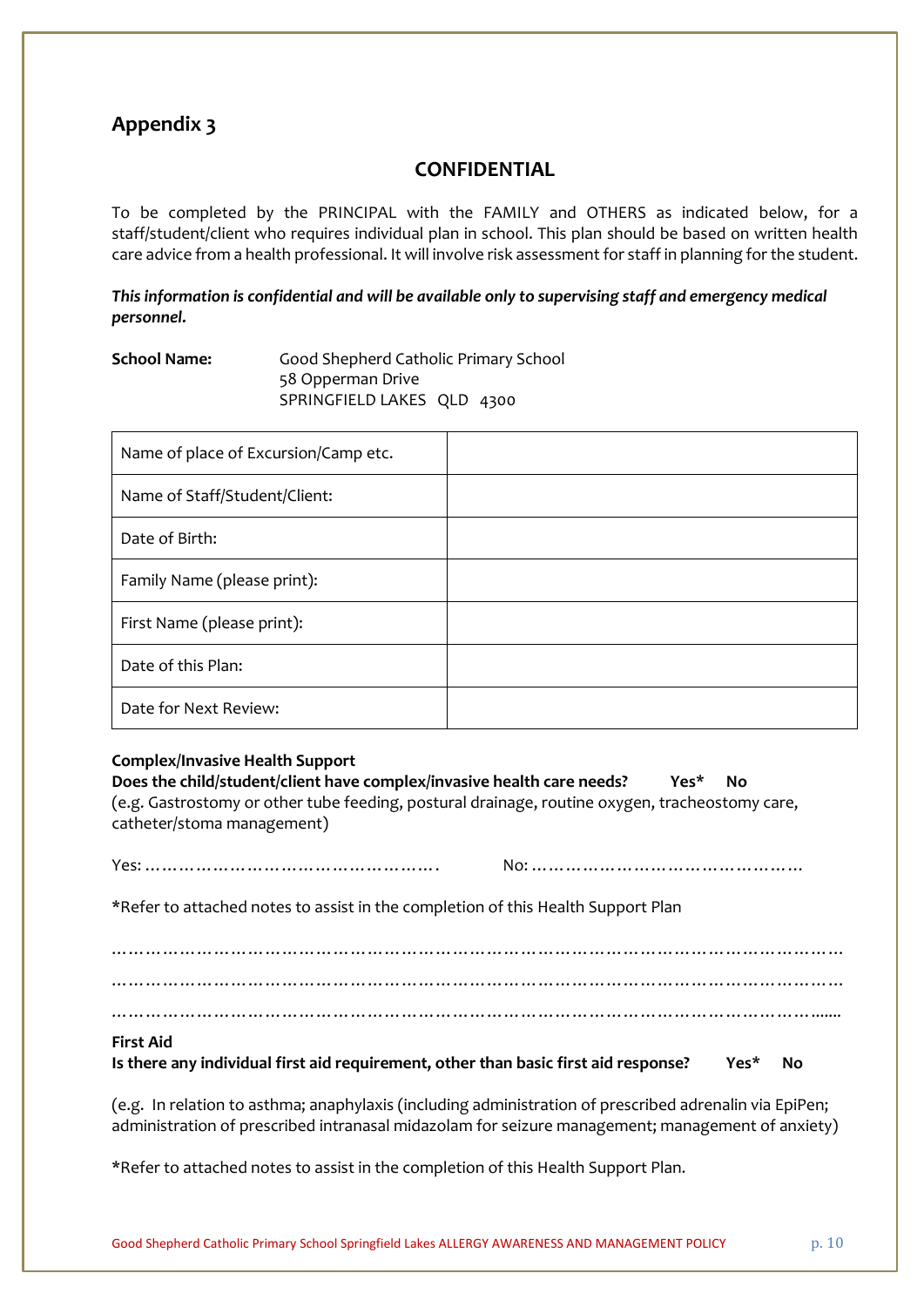# **AGREEMENT**

### **\*This plan has been developed for the following:**

| School/Education                                                                                                                                             |                |
|--------------------------------------------------------------------------------------------------------------------------------------------------------------|----------------|
| Outings/Camps/Excursions/Aquatics                                                                                                                            |                |
| Home                                                                                                                                                         |                |
| Transport                                                                                                                                                    |                |
|                                                                                                                                                              |                |
| When will this child/student commence attending school?<br>If not immediately, detail actions and timelines to enable attendance, and any interim provisions |                |
| Family name (please print) First Name (please print)                                                                                                         |                |
| Staff/Contact Person (if relevant)                                                                                                                           |                |
| Family name (please print) First Name (please print)                                                                                                         |                |
| Who, apart from the family and those listed above, will have a copy of this plan?                                                                            |                |
| Family name (please print) First name (please print)                                                                                                         |                |
|                                                                                                                                                              |                |
| Family name (please print) First name (please print)                                                                                                         |                |
|                                                                                                                                                              |                |
| Family name (please print) First name (please print)                                                                                                         |                |
|                                                                                                                                                              |                |
| Authorisation<br>I have read, understood and agreed with this plan and any attachments indicated above.<br>I support use of this plan by supervising staff.  |                |
| Parent/Guardian                                                                                                                                              |                |
| Family name (please print) First name (please print)                                                                                                         | Signature Date |
| Family name (please print) First name (please print)                                                                                                         | Signature Date |
|                                                                                                                                                              |                |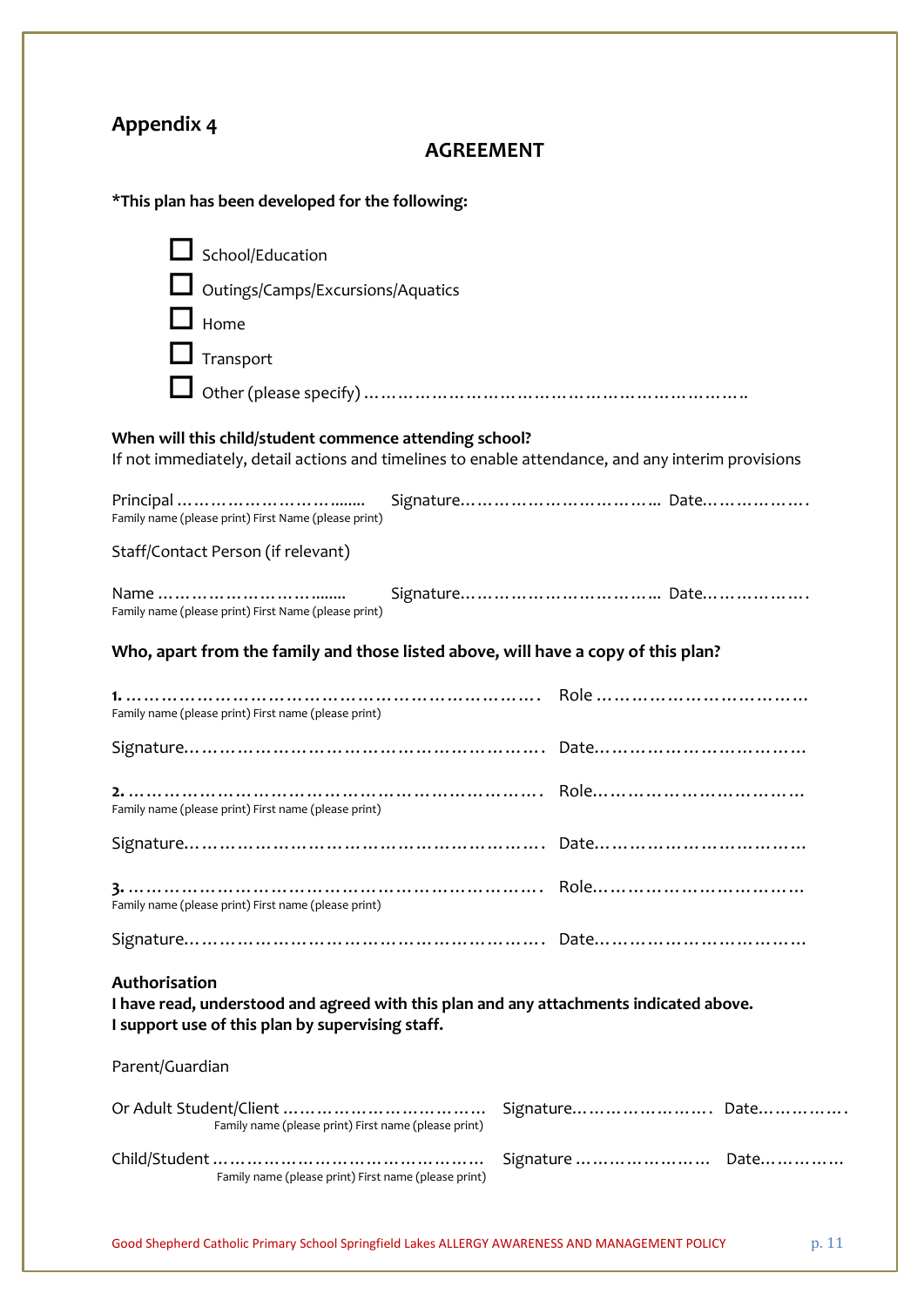I have read, understood and agreed with this plan and any attachments indicated above.

I approve the release of this information to supervising staff and emergency medical personnel.

| Family name (please print) First name (please print)                                                                                                                                                                                                                                                                                                               |               |
|--------------------------------------------------------------------------------------------------------------------------------------------------------------------------------------------------------------------------------------------------------------------------------------------------------------------------------------------------------------------|---------------|
|                                                                                                                                                                                                                                                                                                                                                                    |               |
| This information is confidential and will be available only to supervising staff and emergency medical<br>personnel.                                                                                                                                                                                                                                               |               |
| Family name (please print) First name (please print)                                                                                                                                                                                                                                                                                                               | Date of Birth |
|                                                                                                                                                                                                                                                                                                                                                                    |               |
| <b>Description of the Condition</b>                                                                                                                                                                                                                                                                                                                                |               |
| Possible observable signs and symptoms:<br>Presence of known allergen<br>٠<br>Repeated vomiting<br>٠<br>Difficulty swallowing<br>٠<br>Swelling of lips, face or body<br>٠<br>Difficulty talking<br>$\bullet$<br>Loss of consciousness<br>$\bullet$<br>Generalised skin rash<br>$\bullet$<br>Cough Difficulty with noisy breathing (wheeze or stridor)<br>$\bullet$ |               |
|                                                                                                                                                                                                                                                                                                                                                                    |               |

### **First Aid**

If a child/student shows any of the above observable signs and symptoms, staff will call 000 and then administer first aid in accordance with Basic First Aid and including, as relevant, administration of prescribed adrenalin via EpiPen®.

If you anticipate this person will require anything other than this standard first aid response, please provide detailed written recommendations. Staff will use this plan to discuss with families how support can be provided in line with the capacities of their service.

#### **Additional information attached to this care plane**

### **Authorisation and Release**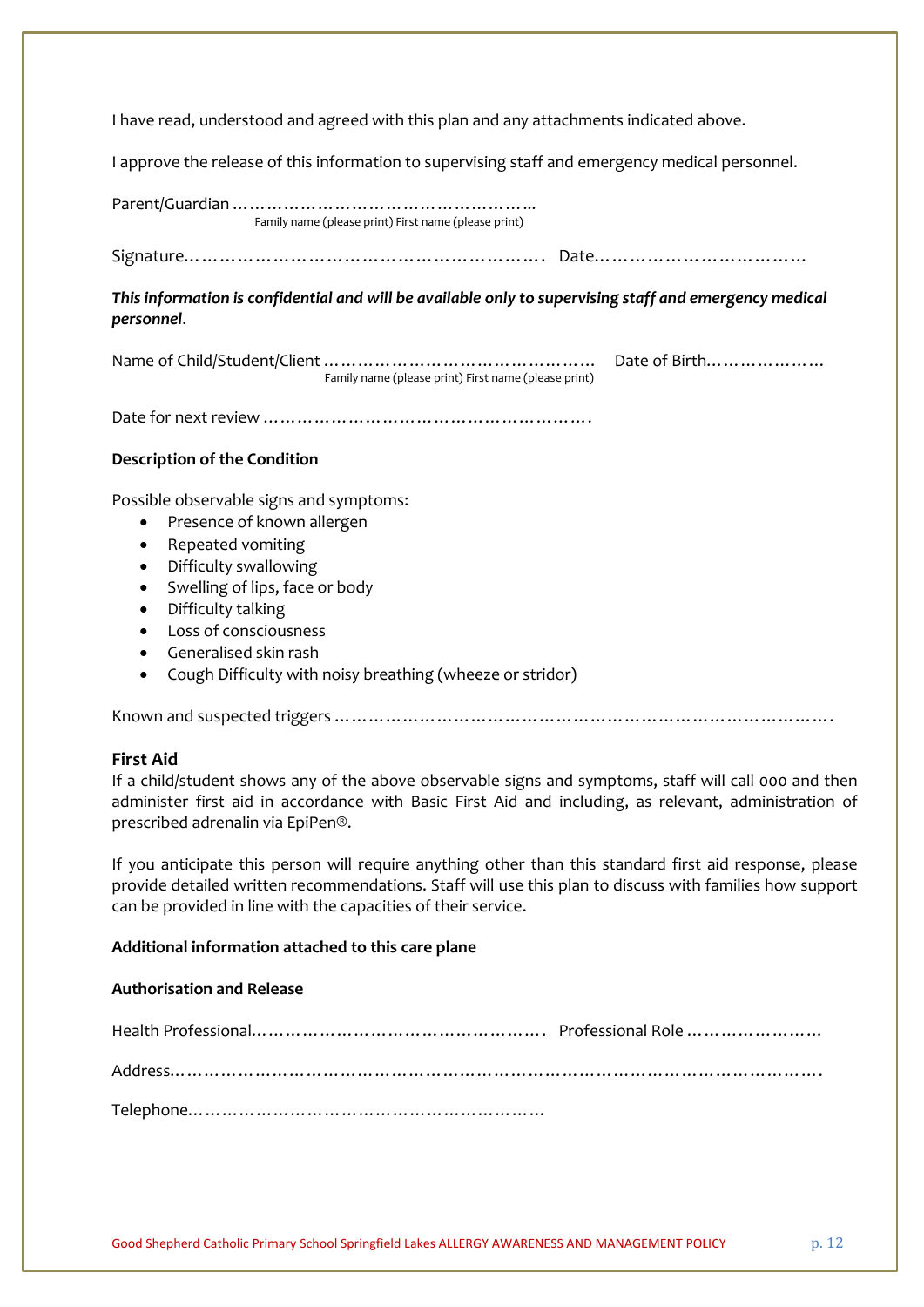## **Health Care Plan**

### **CONFIDENTIAL**

To be completed by the PRINCIPAL with the FAMILY and OTHERS as indicated below, for a child/student/client who requires individual health and personal care support in school, preschool or child care. This plan should be based on written health care advice from a health professional. It will involve risk assessment for staff in planning for the child/student/client.

### *This information is confidential and will be available only to supervising staff and emergency medical personnel.*

| School name:                  |   |
|-------------------------------|---|
| Name of child/student/client: |   |
| Date of birth:                |   |
| Family name (please print):   |   |
| First name (please print):    | . |
| Date of this plan             |   |
| Date for next review          |   |

### **Complex/Invasive Health Support**

| Does the child/student/client have complex/invasive health care needs? |  |  |  | Yes* | No                                                                                             |  |
|------------------------------------------------------------------------|--|--|--|------|------------------------------------------------------------------------------------------------|--|
|                                                                        |  |  |  |      | (e.g. Gastrostomy or other tube feeding, postural drainage, routine oxygen, tracheostomy care, |  |
| catheter/stoma management)                                             |  |  |  |      |                                                                                                |  |

\*Refer to attached notes to assist in the completion of this Health Support Plan.

………………………………………………………………………………………………………………… ………………………………………………………………………………………………………………… ………………………………………………………………………………………………………………...

### **First Aid**

**Is there any individual first aid requirement, other than basic first aid response? Yes\* No**  (e.g. In relation to asthma; anaphylaxis [including administration of prescribed adrenalin via an EpiPen]; administration of prescribed intranasal midazolam for seizure management; management of anxiety)

\*Refer to attached notes to assist in the completion of this Health Support Plan.

………………………………………………………………………………………………………………… ………………………………………………………………………………………………………………… …………………………………………………………………………………………………………….......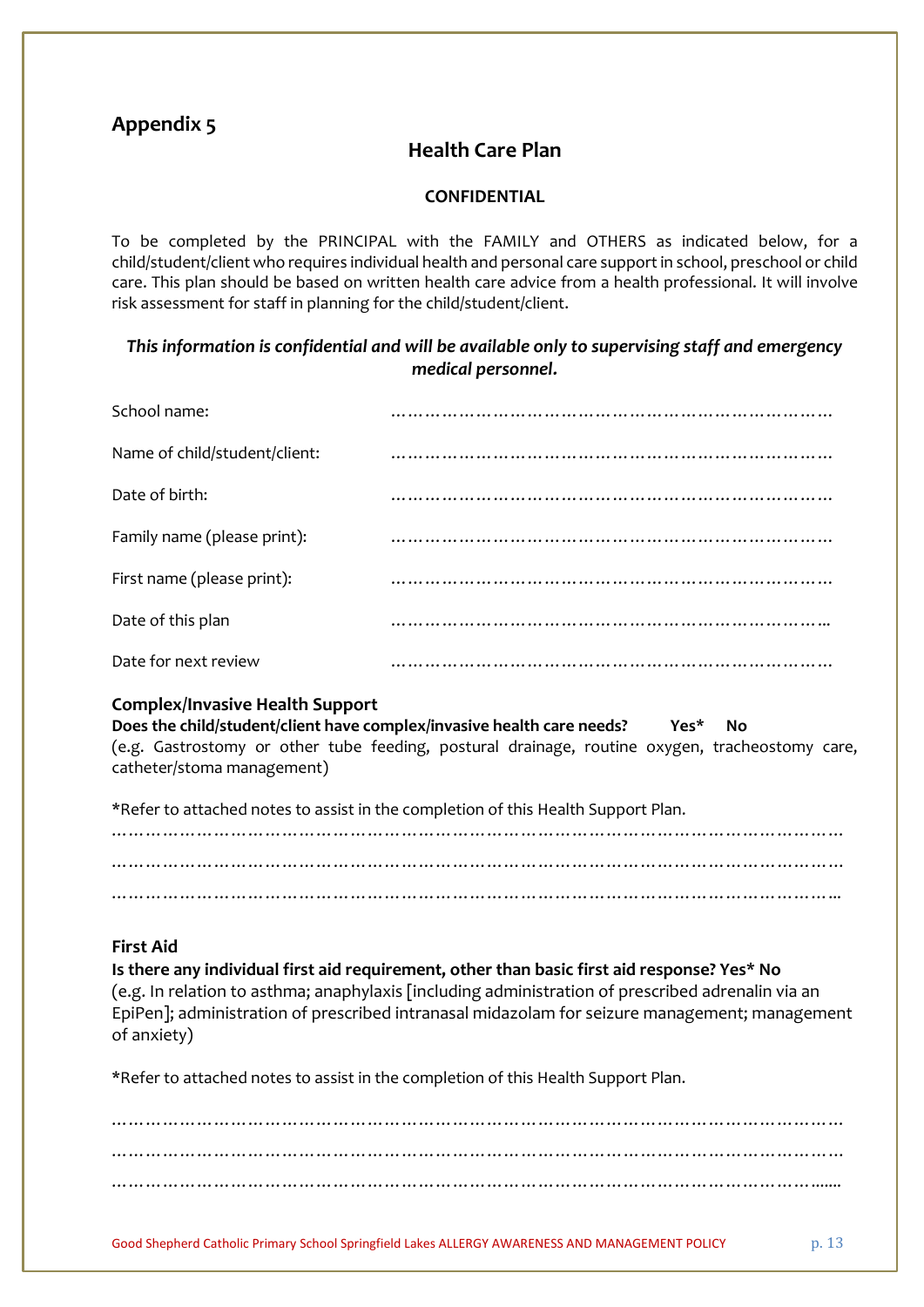#### **Routine supervision for health care related safety**

**Is there a known recommendation for additional supervision for health care related safety? Yes\* No** (e.g. medication authority for administration during times when the child/student is in the care of staff; identified risk of self-harm or suicidal thoughts and behaviours; illness related problems)

\*Refer to attached notes to assist in the completion of this Health Support Plan.

………………………………………………………………………………………………………………… ………………………………………………………………………………………………………………… …………………………………………………………………………………………………………….......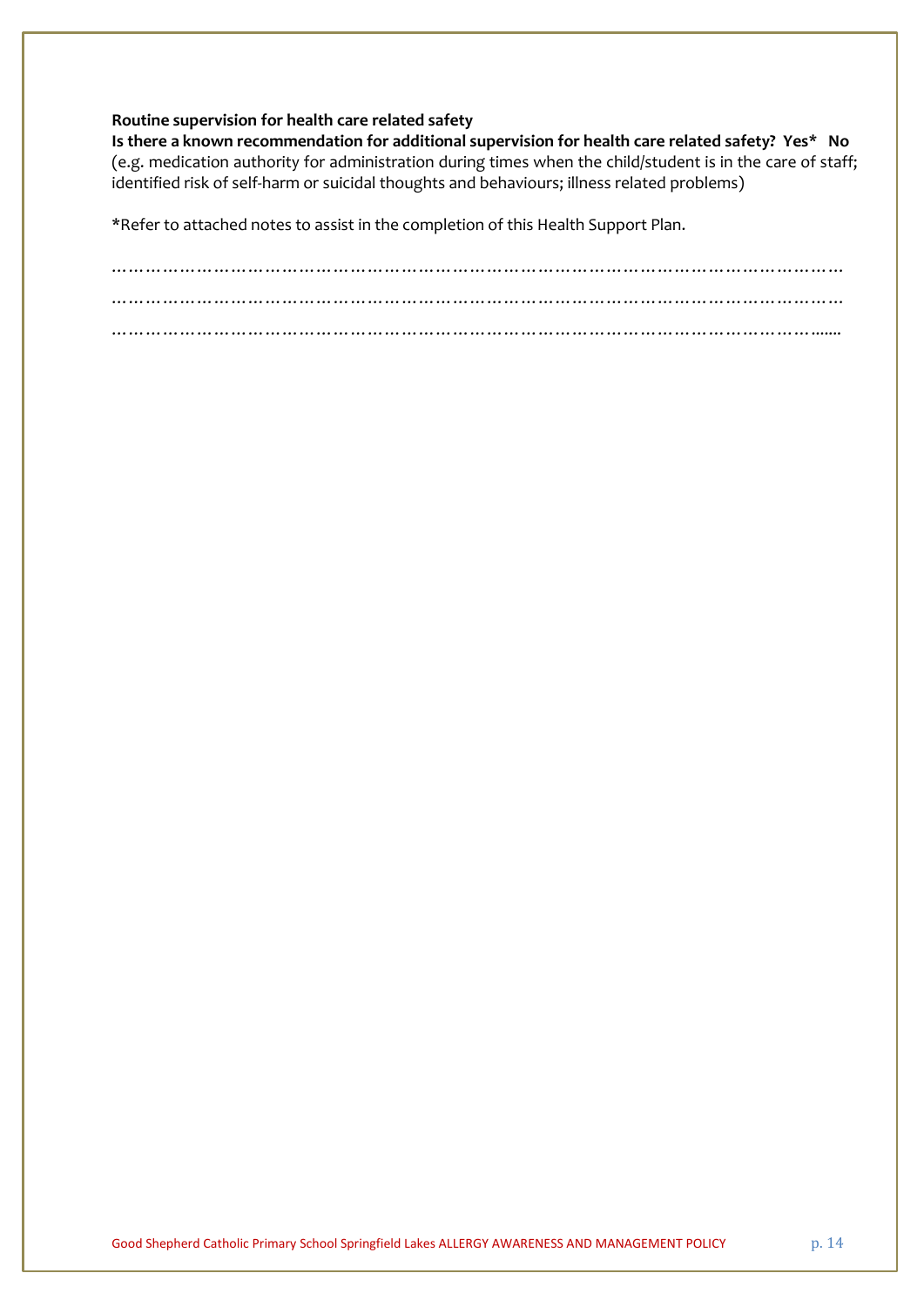# **Anaphylaxis (Severe Allergy) Care Plan**

### **Confidential**

| To be completed by the DOCTOR and the PARENT/GUARDIAN and CHILD/STUDENT.<br>This information is confidential and will be available only to supervising staff and emergency medical<br>personnel. |
|--------------------------------------------------------------------------------------------------------------------------------------------------------------------------------------------------|
|                                                                                                                                                                                                  |
| (Please print family and first name)                                                                                                                                                             |
|                                                                                                                                                                                                  |
| <b>Description of the Condition</b><br>Possible observable signs and symptoms:                                                                                                                   |
| Presence of known allergen<br>□                                                                                                                                                                  |
| Repeated vomiting<br>$\Box$                                                                                                                                                                      |
| Difficulty swallowing<br>□                                                                                                                                                                       |
| Swelling of lips, face or body<br>□                                                                                                                                                              |
| Difficulty talking<br>□                                                                                                                                                                          |
| Loss of consciousness<br>ΙI                                                                                                                                                                      |
| Generalised skin rash<br>LΙ                                                                                                                                                                      |
| Cough difficulty with noisy breathing (wheeze or stridor)<br>□                                                                                                                                   |
|                                                                                                                                                                                                  |

### **First Aid**

If a child/student/client shows any of the above observable signs and symptoms, staff will administer first aid in accordance with Basic Emergency Life Support and including, as relevant, administration of prescribed adrenalin via EpiPen. If you anticipate this person will require anything other than this standard first aid response, please provide detailed written recommendations. Staff will use this plan to discuss with families how support can be provided in line with the capacities of their service.

- o Medication authority (if medication is other than the adrenalin via EpiPen)
- o Individual first aid plan *(Australasian Society of Clinical Immunology and Allergy* [ASCIA] Action Plan)
- o General information about this person's condition
- o Other (please specify)
- o School/Education
- o Outings/Camps/Holidays/Aquatics
- o Transport
- o Other (please specify)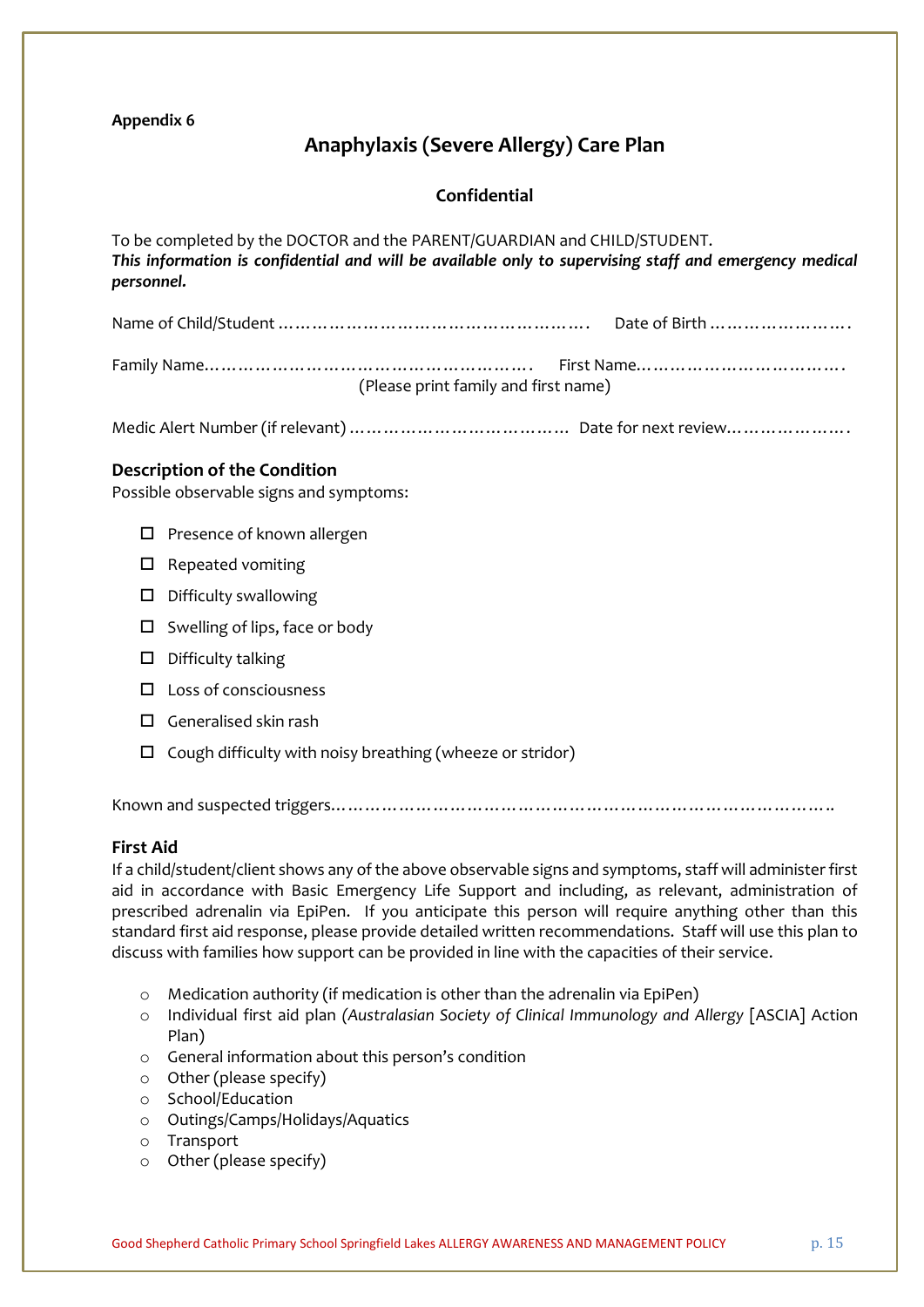| I have read, understood and agreed with this plan and any attachments indicated above.<br>I approve the release of this information to supervising staff and emergency medical personnel. |  |  |
|-------------------------------------------------------------------------------------------------------------------------------------------------------------------------------------------|--|--|
|                                                                                                                                                                                           |  |  |

Signature: …………………………………………………. Date……………………………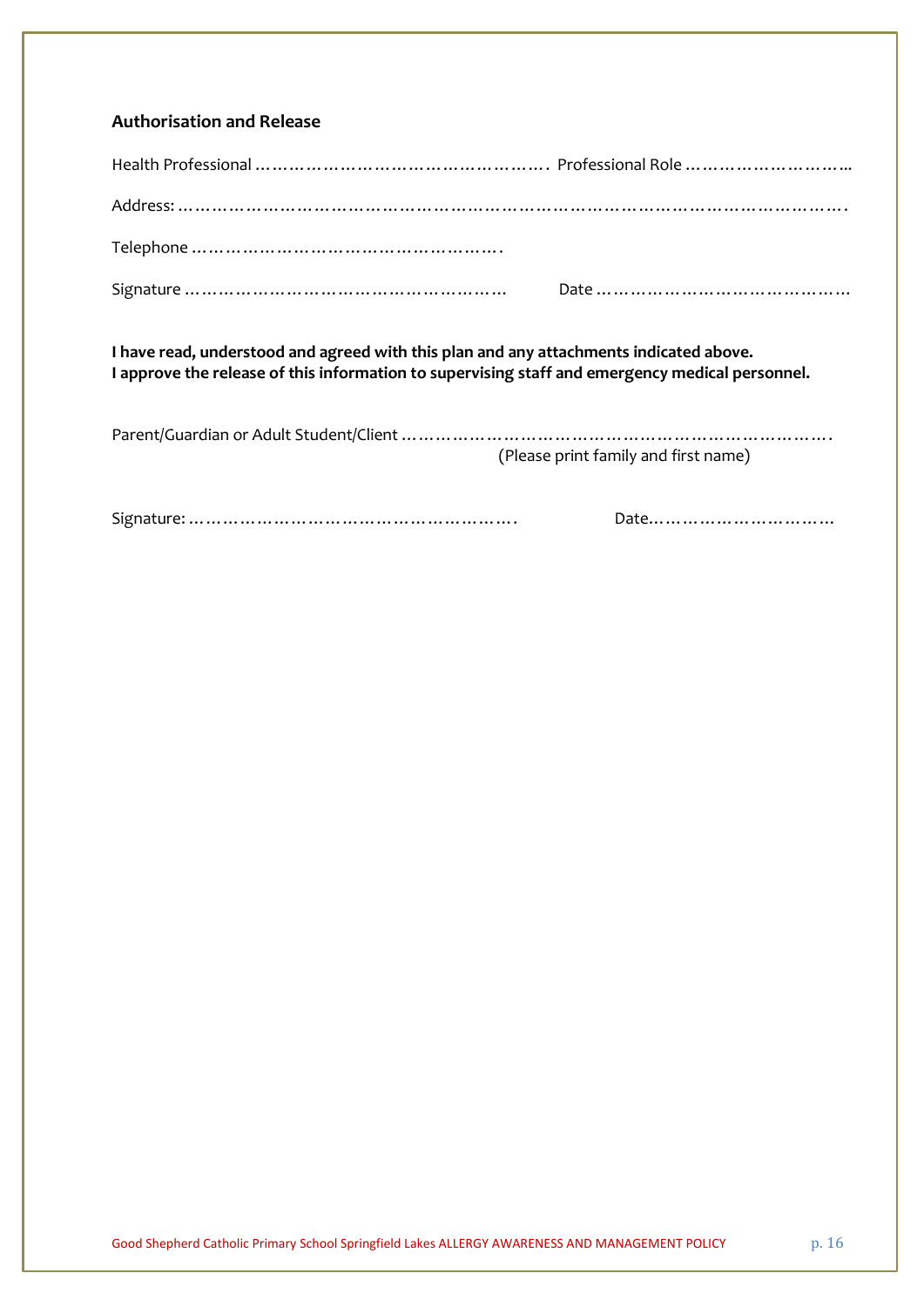# **ACTION PLAN FOR CHILDREN WHO HAVE HAD A PREVIOUS ACUTE SEVERE ALLERGIC REACTION (ANAPHYLAXIS)**

| <b>Exposure or Suspected Exposure to Trigger</b>                                                                   |                                                                               |  |
|--------------------------------------------------------------------------------------------------------------------|-------------------------------------------------------------------------------|--|
|                                                                                                                    |                                                                               |  |
| Seek emergency medical treatment. Call 000 for Ambulance<br>OR if unavailable take child to nearest Medical Centre |                                                                               |  |
|                                                                                                                    |                                                                               |  |
| Observe for the following symptoms and institute action                                                            |                                                                               |  |
|                                                                                                                    | <b>ACTION</b>                                                                 |  |
| No signs or symptoms - completely well                                                                             | Watch for further symptoms<br>٠<br>Give prescribed medicine<br>$\blacksquare$ |  |
|                                                                                                                    |                                                                               |  |
|                                                                                                                    |                                                                               |  |

# **OR**

|                                                                                                                    | ACTION                                                   |
|--------------------------------------------------------------------------------------------------------------------|----------------------------------------------------------|
| Skin rash which is red raised and itchy<br>Swelling of the lips, face or body - child<br>otherwise completely well | Watch for further symptoms<br>• Give prescribed medicine |
|                                                                                                                    |                                                          |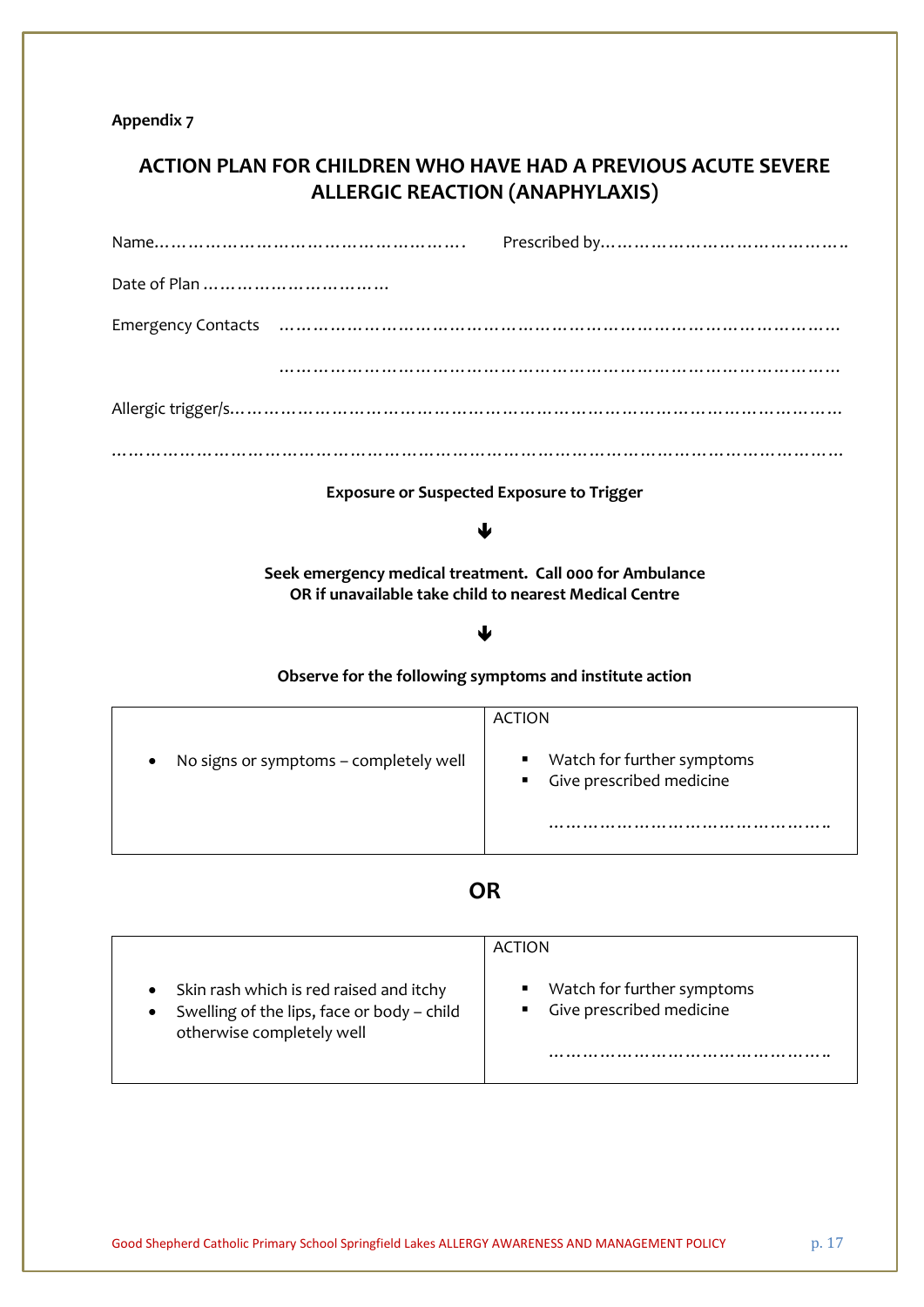|                                                                                                                                                                                                                                                                                     | <b>ACTION</b>                                                                                                                                                                                                                                                             |
|-------------------------------------------------------------------------------------------------------------------------------------------------------------------------------------------------------------------------------------------------------------------------------------|---------------------------------------------------------------------------------------------------------------------------------------------------------------------------------------------------------------------------------------------------------------------------|
| Cough<br>$\bullet$<br>Noisy breathing (wheeze or stridor)<br>$\bullet$<br>Hoarse voice<br>$\bullet$<br>Difficulty breathing<br>$\bullet$<br>Difficulty talking<br>$\bullet$<br>Loss of consciousness<br>$\bullet$<br>Symptoms may present with or without<br>$\bullet$<br>skin rash | Watch for further symptoms<br>Give the EpiPen<br>Remove EpiPen from container. Remove<br>grey cap. Hold black end to front of<br>outer thigh. Push down hard. The device<br>will activate with a loud click. Hold in<br>place for 10 seconds. Remove EpiPen<br>with care. |

# **OR**

|                                                                                                                                                | <b>ACTION</b>                                                                                                                                                                  |
|------------------------------------------------------------------------------------------------------------------------------------------------|--------------------------------------------------------------------------------------------------------------------------------------------------------------------------------|
| Loss of consciousness<br>No breathing<br>$\bullet$<br>No carotid pulse. Symptoms may be<br>$\bullet$<br>present with or without other symptoms | Watch for further symptoms<br>$\blacksquare$<br>Give the EpiPen<br>$\blacksquare$ .<br>Follow Australian Resuscitative Council<br>Procedures - Airway Breathing<br>Circulation |

# $\bigcup$

# **AWAIT EMERGENCY MEDICAL TREATMENT If signs of anaphylaxis persist and adrenaline is available, this can be repeated**

| <b>Approved By</b>         | <b>Judith Seery - Principal</b> |
|----------------------------|---------------------------------|
| <b>Issuing Group</b>       | <b>Good Shepherd Community</b>  |
| <b>Implementation Date</b> | <b>August, 2014</b>             |
| <b>Supersedes Date</b>     | <b>Nil. New school</b>          |
| Good Shepherd Contact      | Principal - 07 3437 5000        |